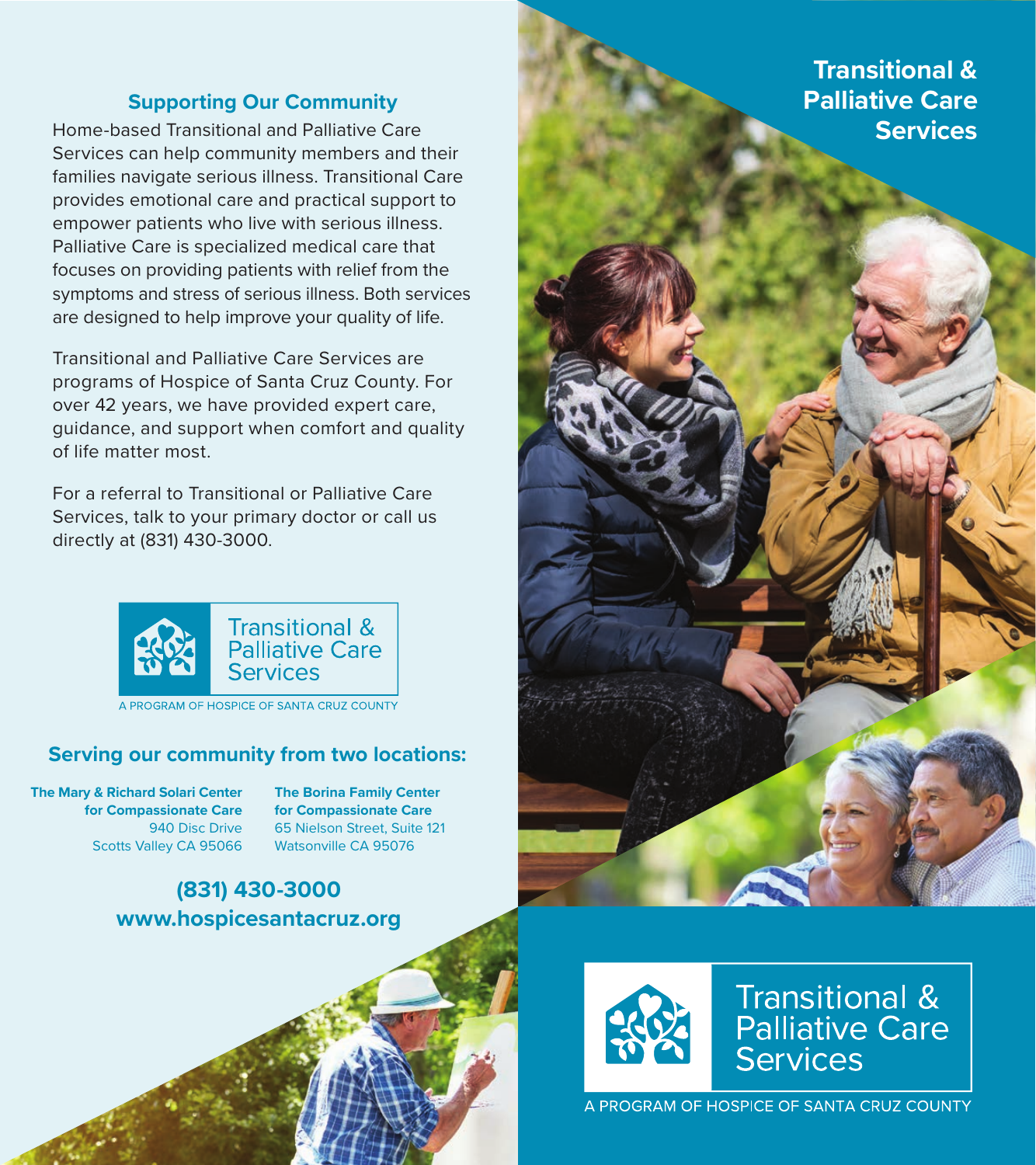*"Just knowing that the Palliative Care Team is part of my life is making me feel very cared for."*

Audrey

# **Transitional Care**

*Helping you navigate the challenges related to serious illness*

## **How Transitional Care Works**

When you have a serious illness, you may face an unfamiliar world of treatment options, doctor's visits and difficult conversations. We partner with you to evaluate your needs, offer assistance and can link you to valuable community resources.

# **How We Can Help**

A **Transitional Care Social Worker** will partner with you to help you:

- Make empowered healthcare decisions regarding your care and treatments.
- Provide compassionate, emotional support to assist you in navigating serious illness.
- Connect with resources that fit your needs and help with practical support, financial concerns, and other areas you may be worried about.
- Plan with clarity and make your wishes known by helping you complete your Advance Healthcare Directive or POLST\* forms.

\*POLST: Physician's Orders for Life-Sustaining Treatment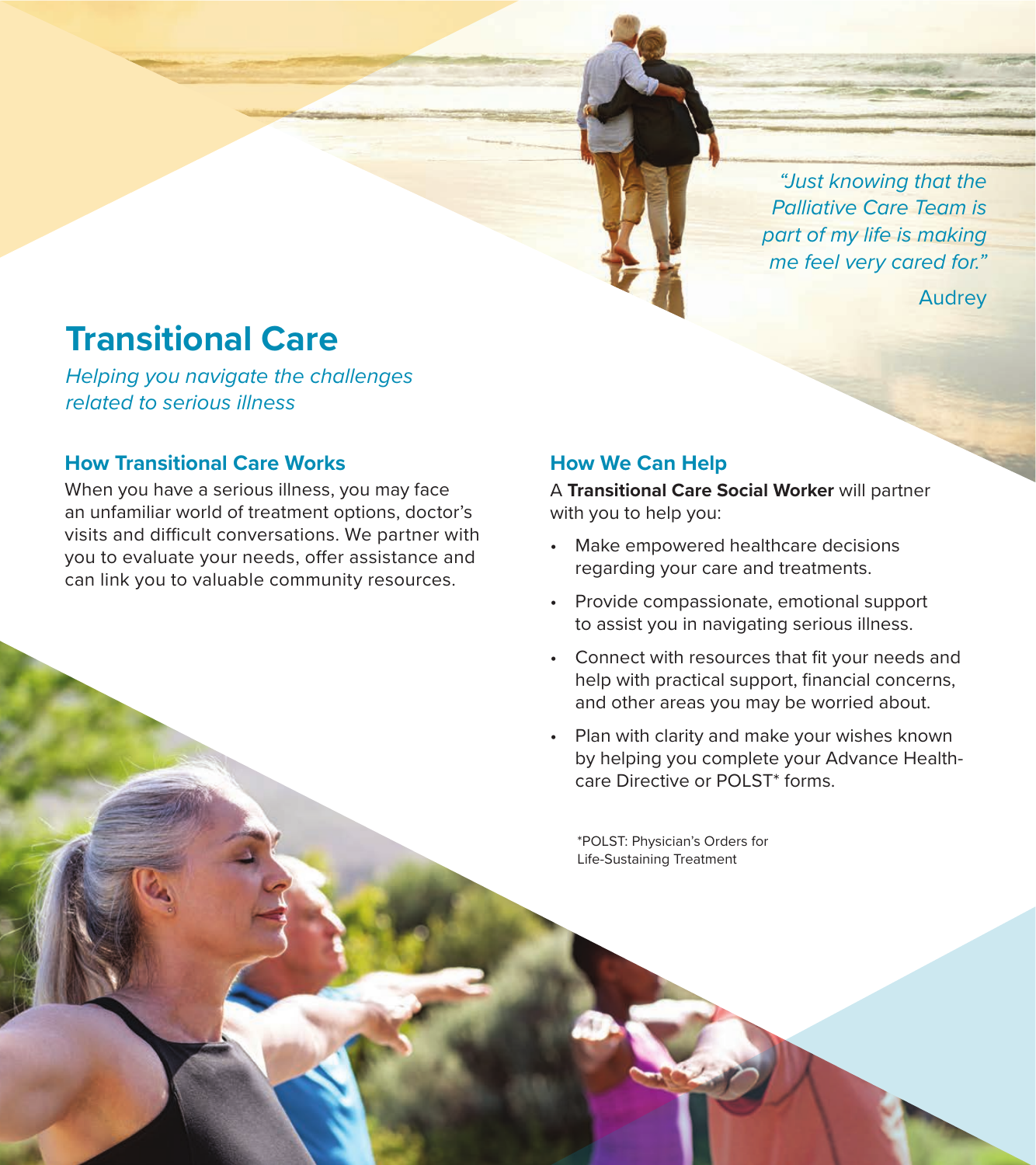# **Palliative Care**

*Helping ease distress for you and your family*

# **How Palliative Care Works**

Understanding your illness can help you make decisions that are right for you and your family. Palliative care provides compassionate support focused on preventing, relieving, and treating your pain and other symptoms. Palliative care is specialized medical care that treats the symptoms and stress of a serious illness. The goal is to improve your quality of life.

We provide an added layer of support alongside your current care team, and help you navigate the complexities of serious illness. We are committed to helping you understand your treatment choices. Palliative care ensures that you, your family, and your caregivers are supported and are working with your goals and wishes in mind.

# **How We Can Help**

Our patient-centered Palliative Care team works together with you, your family, and your other doctors to support and empower you. Close communication is key. This coordinated care and support is provided in the comfort of your home or care facility.

**Palliative Care Doctor/Nurse Practitioners:** will work closely with you and your primary care doctor to coordinate your care, treat your symptoms and help you maximize your wellbeing and independence. The Palliative Care Doctor or Nurse Practitioner will make home visits and/or video visits as needed.

**Palliative Care Nurse:** provides education regarding medications, disease processes and symptoms, and care coordination with the rest of your team.

**Palliative Care Social Worker:** provides emotional and practical support to you and your family. In addition to connecting you to available community resources, the Social Worker can help you complete Advance Directive Paperwork and POLST\* forms to ensure your wishes are documented and shared with those involved in your care.

> \*POLST: Physician's Orders for Life-Sustaining Treatment

# **Improving Your Quality of Life**

Palliative Care improves quality of life by:

- Respecting your wishes and goals for care and working with you to navigate your options.
- Providing education and recommendations about symptom management.
- Helping you plan for your future healthcare needs.
- Coordinating your care with your health care providers and acting as a connective thread to ensure important details are communicated across your care teams.
- Providing important information about medications and their potential side effects.
- Preventing unscheduled/unplanned trips to the hospital and other services you may not want.
- Identifying when further treatment may be helpful such as skilled nursing care, home health care, or hospice support.